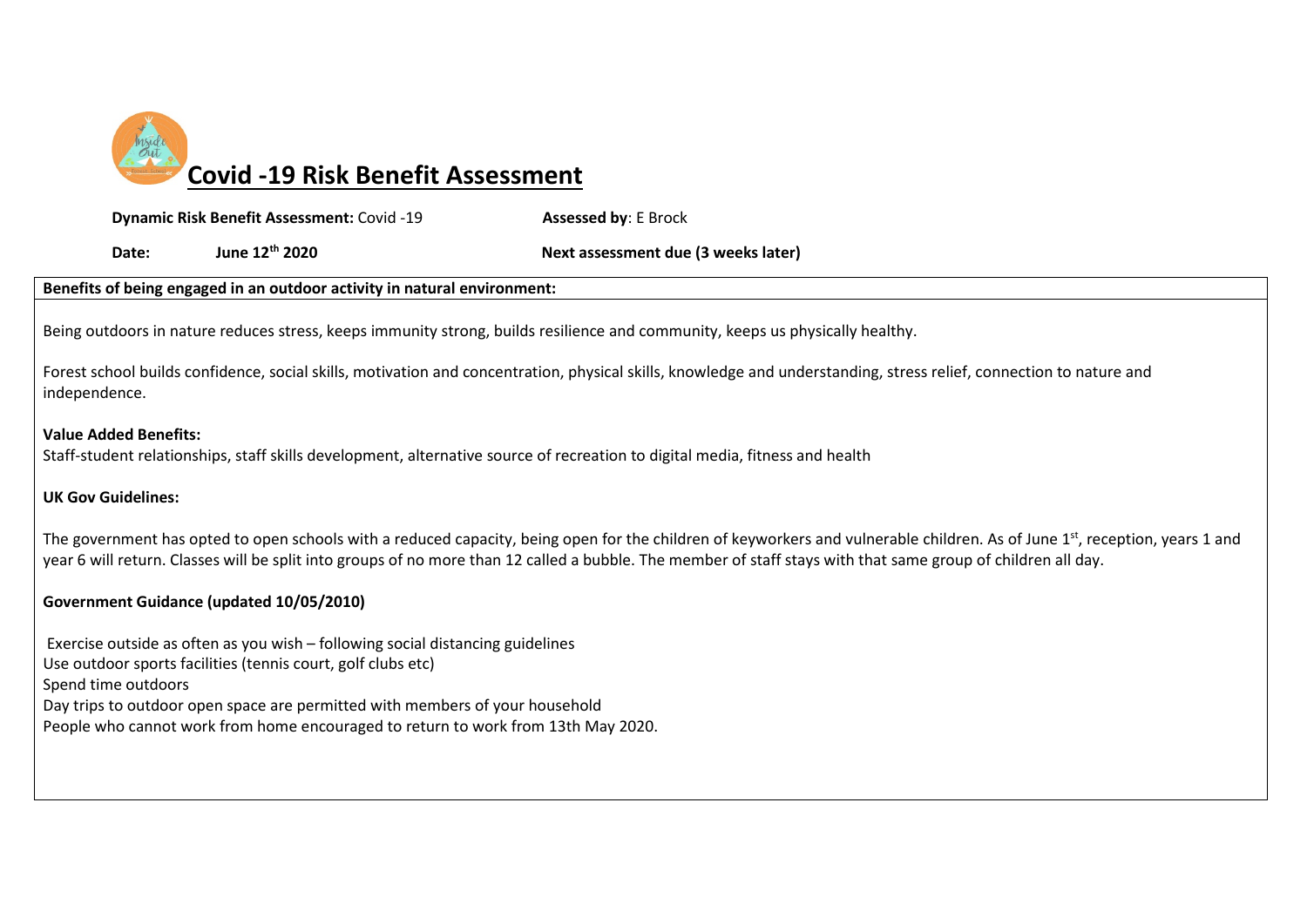# **NHS recommendations:**

**-** Wash hands regularly with soap and water (hand sanitizer if not possible to wash effectively)

- Catch coughs and sneezes in a tissue or use your sleeve. Bin tissues immediately. Wash hands

- Self-isolate if showing any symptoms of Covid 19 (high temperature, cough, anosmia) for 14 days

## **FSA guidance:**

Government has acknowledged that "the risk of transmission outdoors is significantly lower".

Forest School session should not proceed without suitable hand washing facilities. Tippy tap of similar and soap.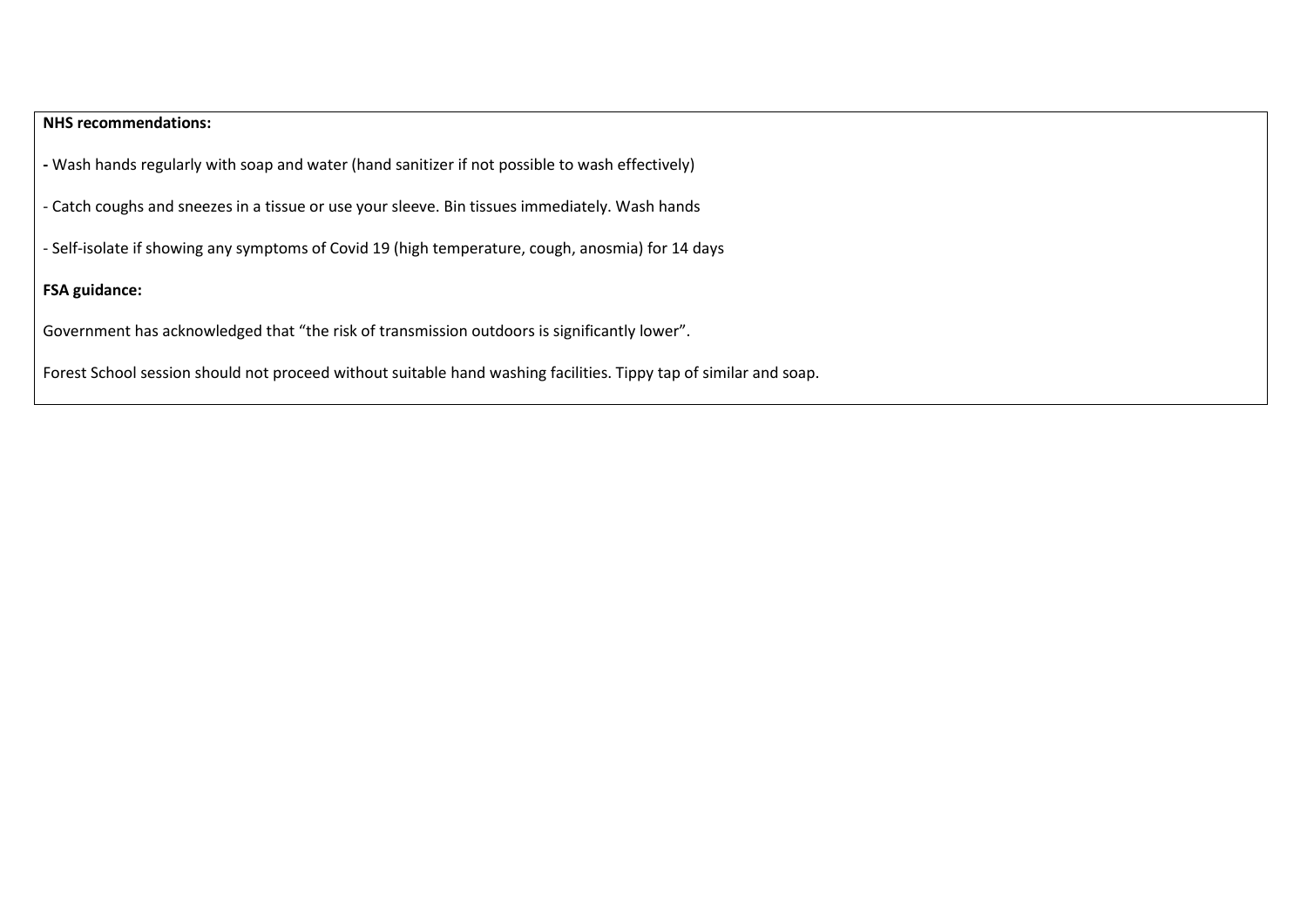| <b>Hazard and to whom</b>              | Likelihood | <b>Hazard severity</b> | <b>Risk factor</b> | Control measures to reduce the risk                       | <b>Residual</b> |  |
|----------------------------------------|------------|------------------------|--------------------|-----------------------------------------------------------|-----------------|--|
|                                        | $(1-5)$    | $(1-5)$                | $(1-5)$            |                                                           | risk factor     |  |
| <b>Spread of Covid -19 during</b>      | 3          | 3                      | 9                  | We are informing people to:                               | $\overline{7}$  |  |
| forest school                          |            |                        |                    | *Follow the NHS recommended listed above                  |                 |  |
|                                        |            |                        |                    |                                                           |                 |  |
|                                        |            |                        |                    | *Not attend the sessions if they fall into one or more    |                 |  |
| <b>Contraction of the virus within</b> |            |                        |                    | of the vulnerable groups listed by the NHS (including     |                 |  |
| a group setting                        |            |                        |                    | drop off and pick ups)                                    |                 |  |
|                                        |            |                        |                    | *stay away for at least 14 days if they or any member     |                 |  |
| <b>Further cross contamination</b>     |            |                        |                    | of their household has a high temperature or even a       |                 |  |
| within the community                   |            |                        |                    | mild cough                                                |                 |  |
|                                        |            |                        |                    | *Not share food and drink and to bring their own.         |                 |  |
|                                        |            |                        |                    |                                                           |                 |  |
|                                        |            |                        |                    | We are actively and regularly:                            |                 |  |
|                                        |            |                        |                    | Hand washing at the start of the session,<br>1.           |                 |  |
|                                        |            |                        |                    | before snacks, after snacks, before an activity IF using  |                 |  |
|                                        |            |                        |                    | tools                                                     |                 |  |
|                                        |            |                        |                    | 3 x handwashing systems on site-soap dispenser            |                 |  |
|                                        |            |                        |                    | pump action as well as soap on a rope.                    |                 |  |
|                                        |            |                        |                    | 2.<br>Do not come to FS if feeling unwell -add to         |                 |  |
|                                        |            |                        |                    | form for parents to sign                                  |                 |  |
|                                        |            |                        |                    | Cleaning and disinfecting objects and surfaces<br>3.      |                 |  |
|                                        |            |                        |                    | (tools, toilets, mats) at regular intervals in i.e. tools |                 |  |
|                                        |            |                        |                    | for a second group to use, mud kitchen equipment.         |                 |  |
|                                        |            |                        |                    | Widen the log circle<br>4.                                |                 |  |
|                                        |            |                        |                    | 5.<br>Siblings/families to sit together and spaced        |                 |  |
|                                        |            |                        |                    | apart.                                                    |                 |  |
|                                        |            |                        |                    | 6.<br>Informing ourselves of updated HSE and govt         |                 |  |
|                                        |            |                        |                    | advice and to follow accordingly                          |                 |  |
|                                        |            |                        |                    | No hot cooked snacks on the fireinstead<br>7.             |                 |  |
|                                        |            |                        |                    | pre-packed and wrapped snacks per child, in paper         |                 |  |
|                                        |            |                        |                    | bags with names on.                                       |                 |  |